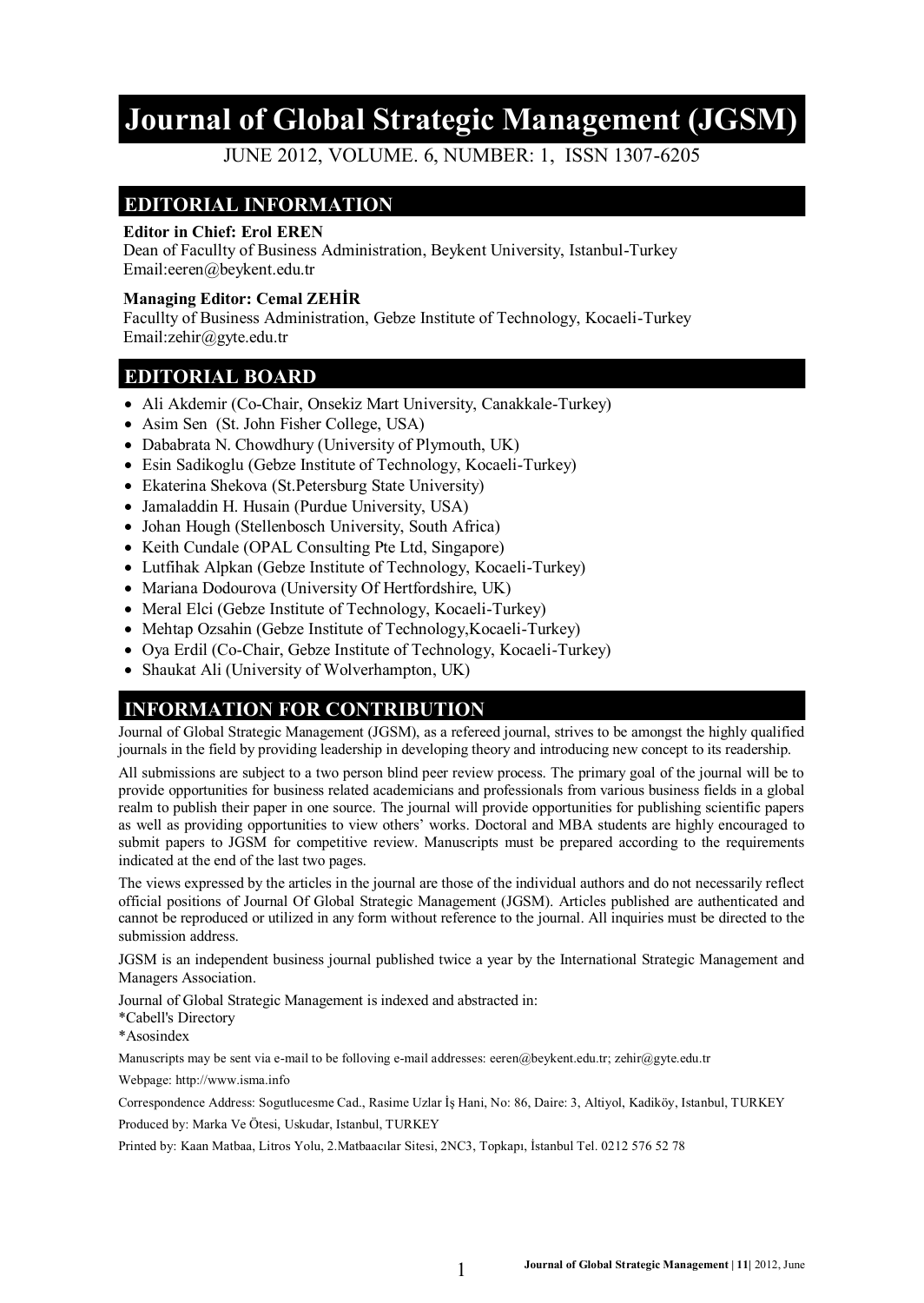# **ADVISORY BOARD&REVIEW COMMITTEE**

- A.Asuman Akdoğan (Erciyes University, Kayseri, Turkey)
- A.Zafer ACAR (Okan University, İstanbul, Turkey)
- Alexander Egorshin (The Nizhny Novgorod Institute of Management and Business, Russia)
- Ali Akdemir (Canakkale Onsekiz Mart University, Çanakkale, Turkey)
- Ali Ekber Akgün (Gebze Institute of Technology, Kocaeli, Turkey)
- Alistair M Brown (Curtin University of Technology, Western, Australia)
- Amar KJN Nayak (Xavier Institute of Management, Orrissa, India)
- Asım Sen (St. John Fisher College, USA)
- Atilla Dicle (Yeditepe University, Istanbul, Turkey)
- Aurea Helena Puga Ribeiro (Fundacao Dom Cabral, Brazil)
- Canan Çetin (Marmara University, Istanbul, Turkey
- Celso ClaudioHildebrand Grisi (University of Sao Paulo, Brazil)
- Cemal Zehir (Gebze Institute of Technology, Kocaeli-Turkey)
- Cengiz Yılmaz (Bogazici University, Istanbul-Turkey)
- Cevat Gerni (Gebze Institute of Technology, Kocaeli-Turkey)
- Ceyhan Aldemir (Dokuz Eylül University, Izmir-Turkey)
- Chien-Chung Nieh (Tamkang University, Taipei Country- Taiwan)
- Con Korkofingas (Macquarie University, Sydney- Australia) Sarajevo, Bosnia)
- Dursun Bingöl (Atatürk University, Erzurum-Turkey)
- Ekaterina Shekova (St.Petersburg State University)
- Enver Özkalp (Anadolu University, Eskişehir-Turkey)
- Erol Eren (Beykent University, Istanbul-Turkey)
- Esin Can Mutlu (Yıldız Technical University, Istanbul-Turkey)
- Esin Sadıkoğlu (Gebze Institute of Technology, Kocaeli-Turkey)
- Eyüp Aktepe (Gazi University, Ankara-Turkey)
- Fahri Karakaya (University of Massachusetts, Dartmouth-USA)
- Fuat Oktay (Beykent University, Istanbul-Turkey)
- Garry L. Adams (Auburn University, USA)
- Gönül Budak (Dokuz Eylul University, İzmir-Turkey)
- Gulruh Gurbuz (Marmara University, Istanbul, Turkey)
- Güneş Zeytinoğlu (Anadolu University, Eskişehir, Turkey)
- Güven Alpay (Bogazici University, Istanbul-Turkey)
- Halil Zaim (Fatih University, Turkey)
- Halit Keskin (Gebze Institute of Technology, Kocaeli, Turkey)
- Hasan İbicioğlu (Süleyman Demirel University, Isparta-Turkey)
- HA-Nguyen (Vietnam National University, Hanoi School of Business, Vietnam)
- Hayat Kabasakal (Bogazici University, Istanbul-Turkey)
- Hisao Fujimoto (Osaka University of Economics, Japon)
- Howard Clayton (Auburn University, USA)
- Hüseyin İnce (Gebze Institute of Technology, Kocaeli, Turkey)
- $\bullet$  İnan Özalp (Anadolu University, Eskişehir, Turkey)
- Jamaladdin H. Husain (Purdue University, USA)
- Lutfihak Alpkan (Gebze Institute of Technology, Kocaeli-Turkey)
- $\bullet$  Mariana Dodourova (University Of Hertfordshire, UK)
- Mehmet Barca (Sakarya University, Sakarya, Turkey)
- Musa Pınar (Pittsburg State University, Pittsburg-USA)
- Neil Bechervause (Swinburne University of Technology, Melbourne- Australia)
- Nigar Çakar (Izzet Baysal University, Bolu-Turkey)
- Ömür Özmen (Dokuz Eylül University, İzmir-Turkey)
- Oya Erdil (Gebze Institute of Technology, Kocaeli, Turkey)
- Özlem Özkanlı (Ankara University, Ankara-Turkey)
- Pauline Magee-Egan (St. Johns University, USA)
- Refik Culpan (Pennsylvania State University, Harrisburg, USA)
- Refika Bakoğlu (Marmara University, Istanbul, Turkey)
- Salih Zeki İmamoğlu (Gebze Institute of Technology, Kocaeli, Turkey)
- Selim Ilter (St. John Fisher College, USA)
- Sergei Mordovin (International Management Institute St. Petersburg, Russia
- Shamsul Nahar Abdullah (Northen University of Malaysia, Aman, Malasia)
- Sharan L. Oswald (Auburn University, USA)
- Shaukat Ali (University of Wolverhampton, Shropsire, Great Britain)
- Sonja Petrovich Lazarevic (Monash University, Victoria-Australia)
- Stanislav Poloucek (Silesian University, Opava, Czech Republic)
- Subodh Bhat (San Francisco State University, San Francisco, USA)
- Tanses Gülsoy (Beykent University, İstanbul, Turkey)
- Uğur Yozgat (Marmara University, İstanbul, Turkey)
- Zoltan Veres (Budapest Business School, Budapest, Hungary)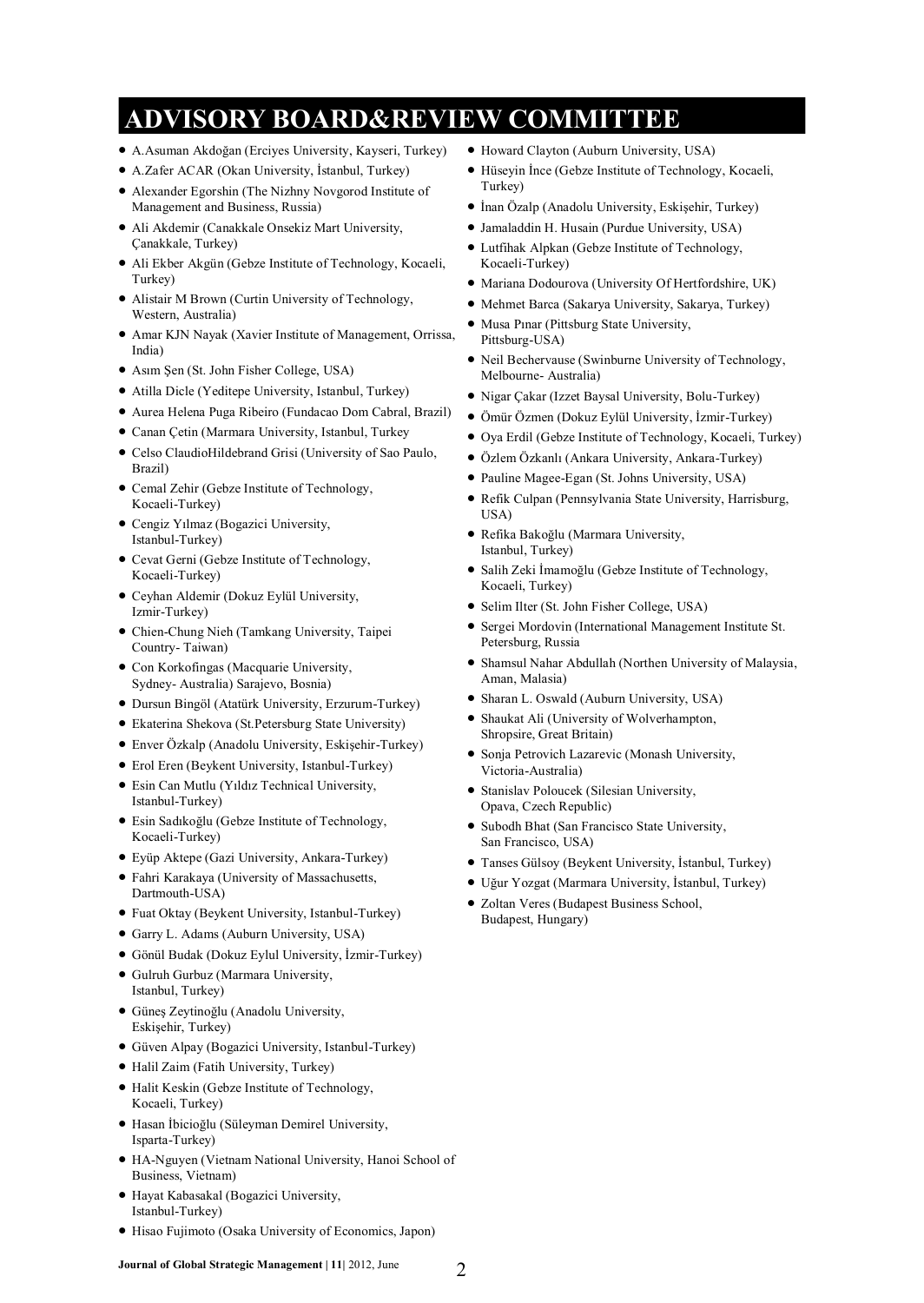## *Dear Readers and Academicians,*

*We are honored to present to you a new edition of "Journal of Global Strategic Management". With this edition- the first for the year 2012-your journal enters its sixth year. Every year we are glad to report that we are able to expand our readership and network of contributors world wide. That means your journal meets increasing interest from researchers and academicians around the world.*

*As we have mentioned before, Journal of Global Strategic Management is indexed and abstracted in some of the major international databases, among them "Cabell's Directory of the USA", "Asos index", and Emerald Group Publishing of the UK gives a link to our Journal.* 

*This edition of the Journal contains 12 articles, which were selected by a group of distinguished reviewers for this edition. For this opportunities I would like to thank all of the members of our Dear Review Committee members who have volunteered their efforts for publishing this issue.*

*We would like to receive articles from researchers, academicians and practitioners (industrialists) to be considered for publication.* 

*Dear Colleagues, we would like to mention again that this academic articles should be prepared in accordance with our manuscript guidelines which can be accessed from the Web site of the Journal at <http://www.isma.info/>*

We hope to meet all of you at the Eight International Strategic Management *Conference in Barcelona, Spain, between the dates of June 21-23, 2012, at Catalonia Place Hotel, where 192 papers will be presented from 34 diffrent countries around the world.*

*Once again, as the Chairman of the conference and Editor-in –Cheif of the journal, I would like to take this opportunity to express my deep appreciation to the editors of the journal, membes of the conference organizing comittee, our referees, and regional coordinators in various parts of the world, and you, our readers.*

*Erol Eren, Ph.D. Editor-in Chief*